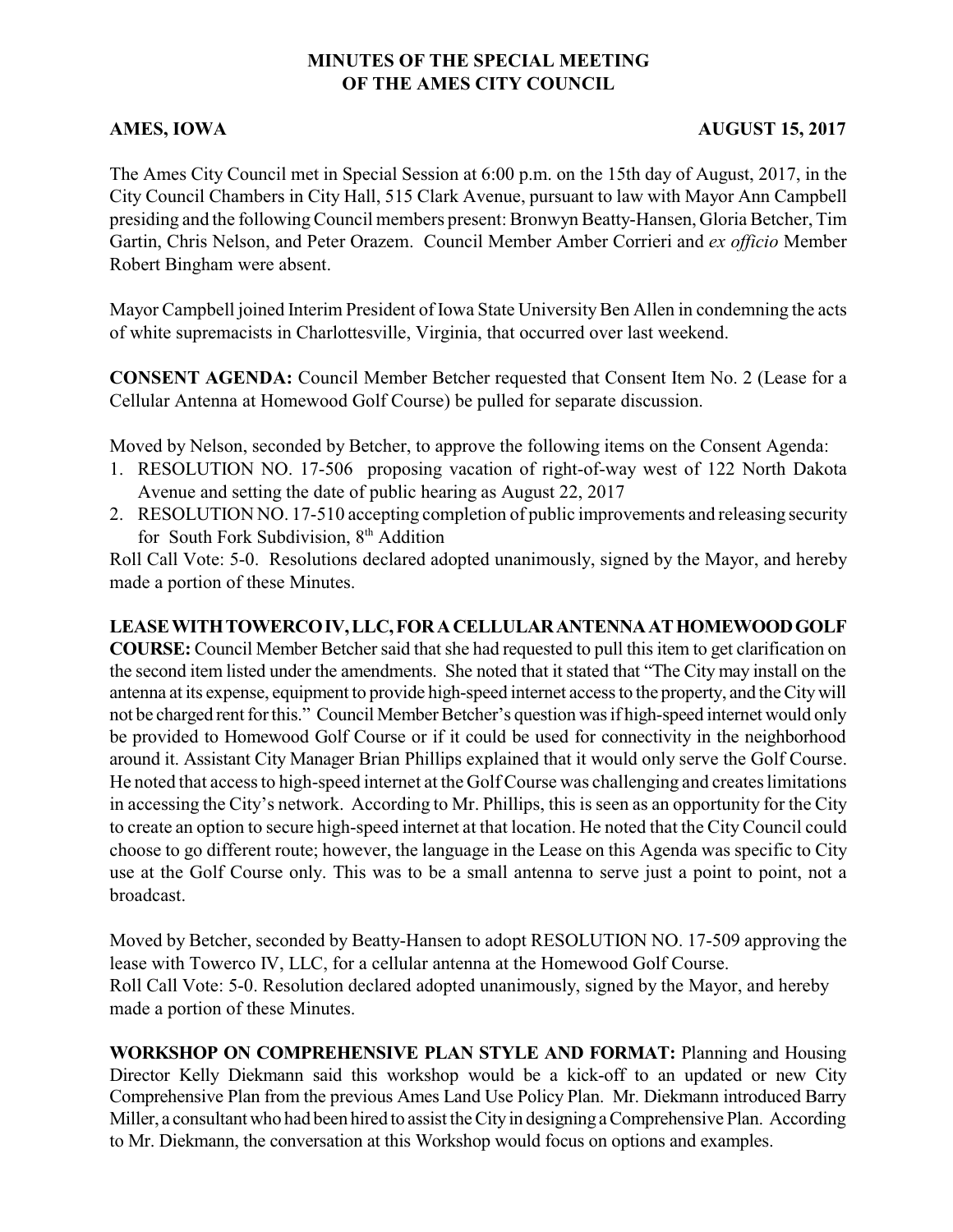Mr. Miller explained how to begin a Comprehensive Plan. He detailed the decisions that the Council would need to make as it formulates a work program to get the Plan accomplished. It was noted that the presentation was available on the City's Web site.

According to Mr. Miller, the purpose of a Comprehensive Plan is to provide data to inform local decision-making and educate the public about their community. It is also the legal basis for zoning regulations. It constitutes the plan for orderly efficient growth that protects property values and the quality of life, to protect and improve the natural environment be more sustainable. A Comprehensive Plan helps position the community to capture future economic opportunities and increase prosperityand provides the opportunity for civic engagement and creating a shared sense of purpose. It should also serve as the framework to plan for transportation, parks, utilities, schools, and public services and be a way to create and maintain healthy, attractive neighborhoods. Mr. Miller commented that a typical Plan horizon is 15-25 years; the more specific the plan the smaller the horizon.

Council Member Gartin asked if there was a difference in planning the horizon for a fast growing city versus a slower growing city. Mr. Miller responded that regardless of the rate of growth, you need to continue to revisit your Plan. Council Member Betcher than asked how this related to our plans in other areas, such as transportation. Mr. Diekmann answered by stating that transportation horizon is mandated every five years, and it is meant to follow the City's local planning.

It was stated by Director Diekmann that the existing Plan was completed in 1997 Plan was fundamentally a land use and growth management plan, rather than a true "Comprehensive Plan." The existing Plan policies are 20 years old and based on 1990's data and conditions.

Mr. Miller talked about the rate of growth in enrollment for Iowa State University (ISU). The growth in enrollment drove a lot of housing and population needs. He also noted that the growth of the senior population in Ames is increasing, and many changes have occurred in technology. There have also been economic and environmental changes. According to Mr. Miller, studies may need to be done, but reminded the Council that each study takes time and money.

A discussion about whether an advisory committee should be formed. Council Member Gartin asked if there was a trend correlating with the size of the community when deciding if to use an advisory committee. Mr. Miller believed the size of the community did not really impact that decision.

Mayor Campbell invites the two Planning and Zoning Commission Members who were present to join in the discussion. Chairperson Debbie Lee and Commission Member Anuprit Minhas were present.

Council Member Orazem reflected on the different kinds of plans that had been discussed. He asked about which plan Ames should use. Mr. Miller advised that the Council would need to decide how far past a traditional land-use-only plan it wanted to go. He said that there needed to be an element of vision., and that the data to be collected and its analyses would help the Council with that.

Council Member Gartin commented that Ames is in a critical point in its growth. He said he felt that the City needs to look at a Comprehensive Plan. Council Member Orazem agreed, stating that it should address some potential concerns, e.g., how large the private vs. public sector will be when dealing with constraints at the federal and state funding and the fact that 45% of Ames' workforce being in the public sector.

Council Member Nelson voiced his concerns related to plans that are already started such as Complete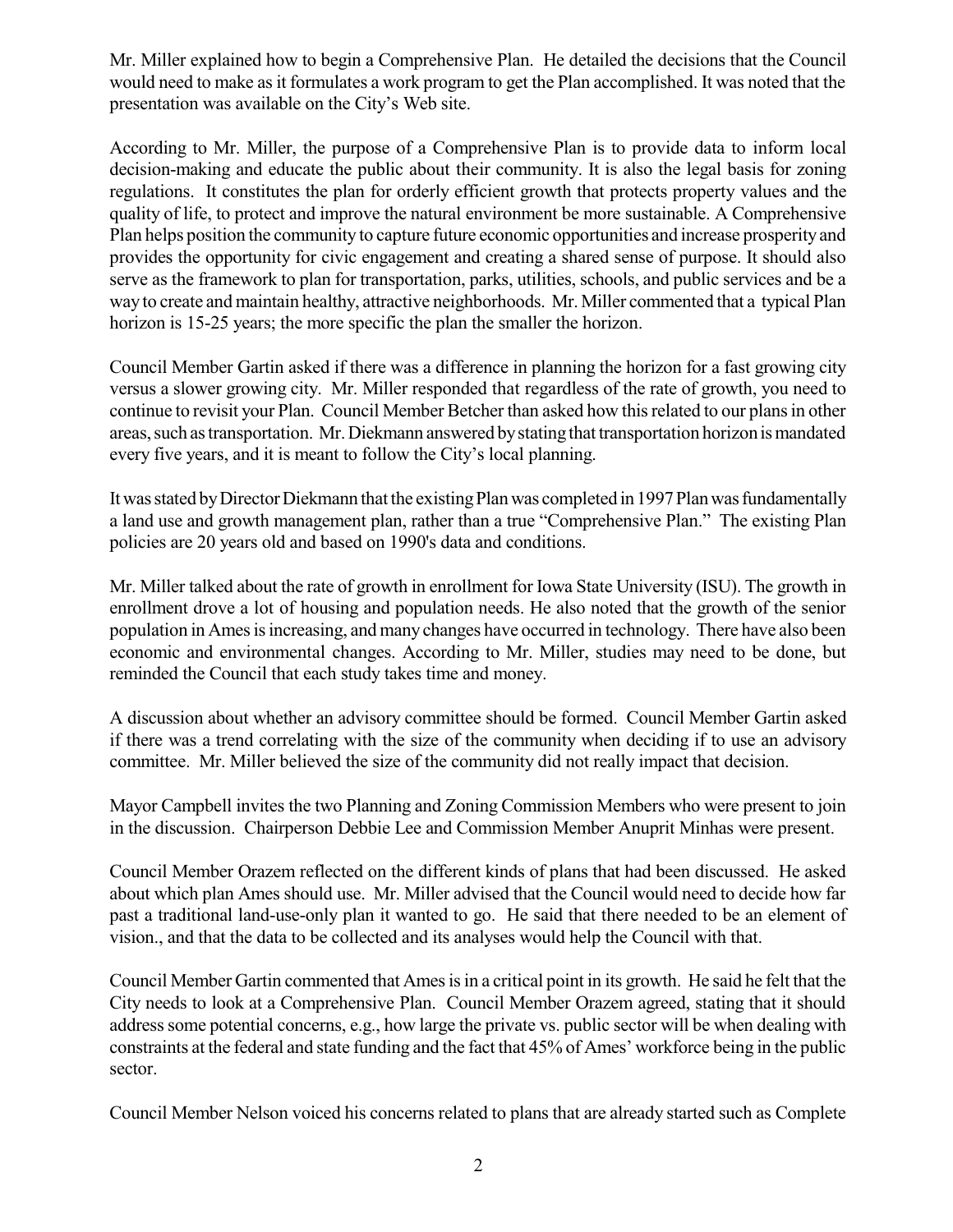Streets and County Housing. He asked how to "get our arms around what work has already been done" that could be incorporated into the Plan. Mr. Miller answered that the City would have to take an inventory of all of those plans and studies and sync them together to see if they are pointing in a certain direction that may help with some of the decisions. Director Diekmann that it is a decision of monetary cost and staff time.

It was the consensus of the Council that the City should create a Comprehensive Plan.

Mr. Diekmann asked for a decision about using an advisory committee. He noted that if the Council elected to go that route, the Council would be appointing and selecting committee members, which would affect the time schedule and may also affect the cost. Council Beatty-Hansen asked about using standing committees. Mr. Diekmann said he wasn'tsure aboutstanding committees being able to advise on the Comprehensive Plan because they may have a narrower scope. It is an option, but selecting a steering committee expects that the people can bring some knowledge or experience and can add to the conversation and expects that they will understand a lot of things and provide a comprehensive perspective. They will invest resources, effort, and time into it and come up with a really thoughtful recommendation. Mr. Diekmann explained that he was not asking for technical expertise, but more of what people need or want in the community; the professionals on staff and consultants will have to filter through that. It was stated that if the Council believed that it could get a variety of perspectives from the community without a committee, one wouldn't be needed. It was also noted that, through other engagement mechanisms, tools, and outreach efforts, a variety of perspectives could be reached. Council Member Gartin feels offered his preference to move forward without an advisory committee. He said he believed that the community is small enough, and there are past experiences that show success in community outreach. Council Member Betcher expressed her concerns about not being able to reach everyone through public and typical outreach efforts just because of different circumstances. She felt that a steering committee has members that are there for the under-represented. Those members would be responsible for getting information from those under-represented people and take that information back to the committee. Council Member Beatty-Hansen offered her believe that the City needed to reach out as much as possible, but she was not sure if an advisory committee was needed for that. Mayor Campbell added that she had been tasked in the past to appoint those who make up those types of committees, and she was concerned about getting the people who have the interest, passion, and the time. She also said that it is a very difficult job to appoint a good balance of members.

Commission Member DebbieLee expressed her concern about the physical presence of a consultant and his or her interaction with the community members. Mr. Diekmann offered that an Advisory Committee doesn't necessarilymean there is better outreach. Commission Member Anuprit Minhas added that the steering committee would allow for a broader range of stakeholder groups to be involved earlier in the process. Those members would not decide the policies; they would provide direction and keep on task. Director Diekmann said that no decision on outreach needed to be decided tonight.

Council Member Beatty-Hansen said she did not believe that a steering committee was needed. Council Member Nelson offered that the outreach is important, but he did not want to designate any policy decisions to a steering committee. He felt the Council members all wanted to be involved in the process. There was a consensus of the Council that a steering committee was not necessary.

Council Member Nelson asked questions regarding the form-based option. He asked to know how to articulate goals through mapping. Council Member Orazem stated his belief that that would lead to more flexibility. Mr. Miller said that using a form-based comprehensive map may cause new zoning ordinances after the City approves the Plan. There would be a cost impact.